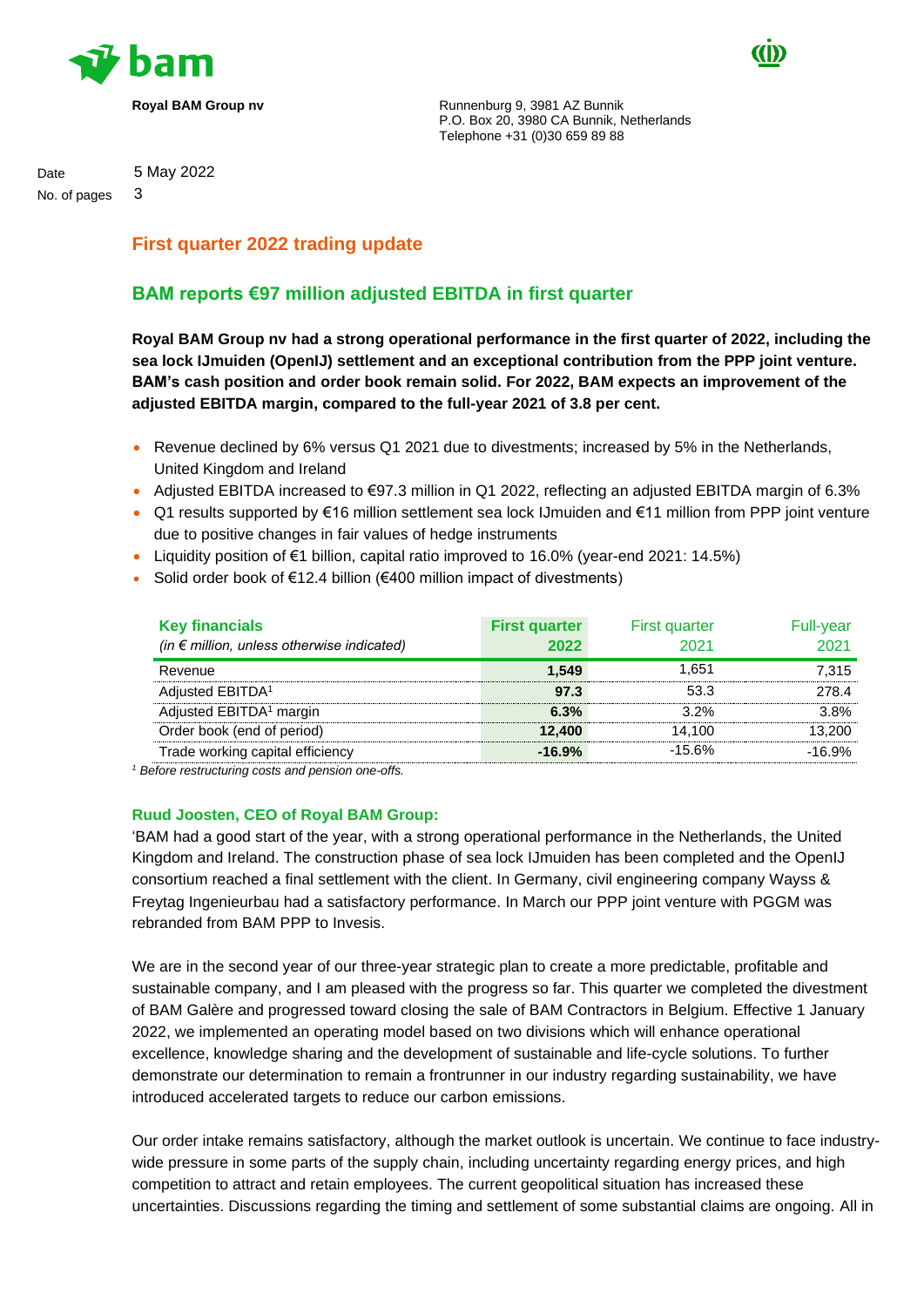



Press release of 5 May 2022, page 2 of 3

all, we are on track with execution of our strategy and are committed to deliver our 2023 strategic targets. For 2022, BAM expects an improvement of the adjusted EBITDA margin, compared to the full-year 2021.'

#### **Business review first quarter 2022**

In the division Netherlands, the residential activities continued to perform well. In the first quarter BAM sold 580 homes (Q1 2021: 890). The result was supported by the settlement of sea lock IJmuiden, which contributed €16 million. New projects won included a three-year contract with T-Mobile to realise and maintain their optical fibre network, the realisation and maintenance of electric vehicle charging stations for DHL and energy efficiency improvement programmes for various social housing corporations.

The division United Kingdom and Ireland had a solid performance. At the end of the first quarter BAM was re-appointed to two large framework contracts: the healthcare capital projects framework ProCure23, and a programme covering the UK and Northern Ireland for both civil and construction works. In Ireland, BAM has been appointed as the main contractor for eye-health company Bausch + Lomb to expand their Waterford facility.

Invesis (formerly BAM PPP) contributed €13 million, of which €11 million was due to positive changes in the fair values of hedge instruments. The operational performance was satisfactory.

The contribution of the remaining activities in Germany and Belgium improved, compared to the first quarter of 2021.

#### **Financial review**

BAM's capital ratio improved to 16.0 per cent at the end of the first quarter 2022 compared to 14.5 per cent at year-end 2021. This was mainly the result of the strong financial performance and the divestment of BAM Galère. The cash position remains solid at €1 billion.

#### **Sustainability targets**

Since 2015, BAM has reduced its scope 1 and 2 carbon intensity by 47 per cent and has almost achieved its initial Science Based reduction Targets for 2030. Therefore, BAM will accelerate its targets by seven years and now commits to:

- 50 per cent reduction in carbon intensity in 2023 (compared to 2015);
- 80 per cent reduction in carbon intensity in 2026 (compared to 2015).

Furthermore, BAM has been reviewing its scope 3 emission footprint compared to the levels measured in 2017. Having improved the completeness of the scope 3 assessment in the intervening years, BAM now strives for a 50 per cent reduction by 2030 compared to 2019 (previously 20 per cent reduction by 2030).

### **Live audio webcast**

On 5 May 2022, at 10.00 hrs CET, there will be a conference call in English for analysts. This can be followed via live audio webcast [\(www.bam.com\)](http://www.bam.com/).